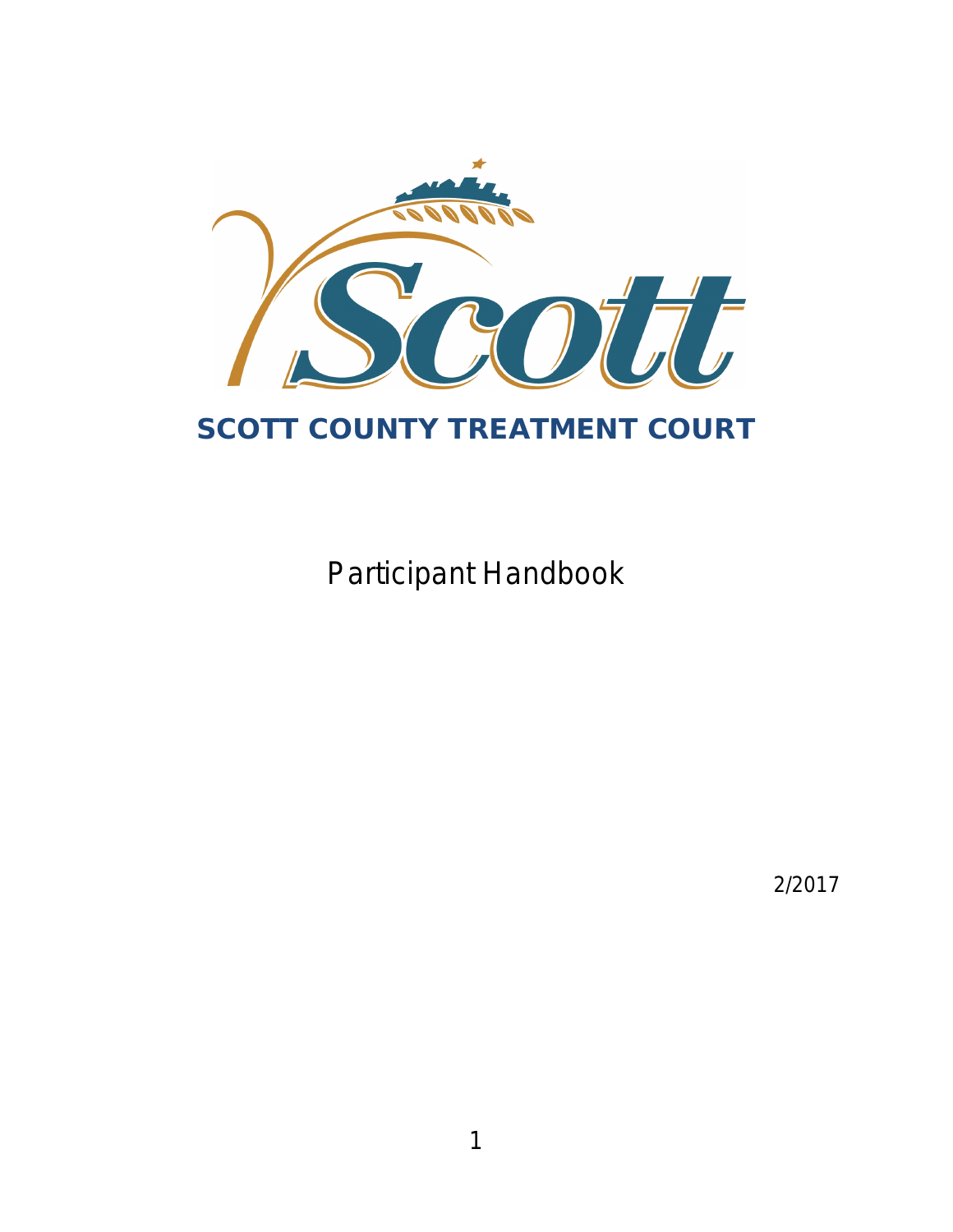| <b>DIFECTOLA</b>            |                                     |  |
|-----------------------------|-------------------------------------|--|
| Coordinator:                | Heidi Kastama (952) 496-8373        |  |
| <b>Probation Officer:</b>   | Betsie Niebes (952) 496-8285        |  |
| Treatment:                  | Sandy Mader-SCHSC                   |  |
|                             | Timothy Groth-Haven Chemical Health |  |
| <b>Human Services:</b>      | 952-445-7750                        |  |
| <b>Mental Health Center</b> | 952-496-8481 (Jennifer Schuldt)     |  |
| Law Enforcement:            | Varies by residence area            |  |
| Defense Attorney:           | Michele Barley                      |  |
| Drug Test Line:             | 612-278-0402                        |  |
|                             |                                     |  |

## **Directory**

## **Recovery Support Numbers**

| Crisis Line: | 952-442-7601   |
|--------------|----------------|
| Intergroup:  | 952-922-0880   |
| NA Helpline: | 1-877-767-7676 |

## **DO NOT LOSE THIS BOOK!**

You must take this book with you to all probation meetings, court dates and recovery support group meetings.

### **TREATMENT COURT STAFFING: MONDAYS 12:00 PM**

## **TREATMENT COURT HEARINGS: MONDAYS 2:00 PM** *\*Report to court by 1:15 PM\**

### **Itemsto bring to the treatment court hearing:**

This handbook Weekly Passport Any other court-ordered requirements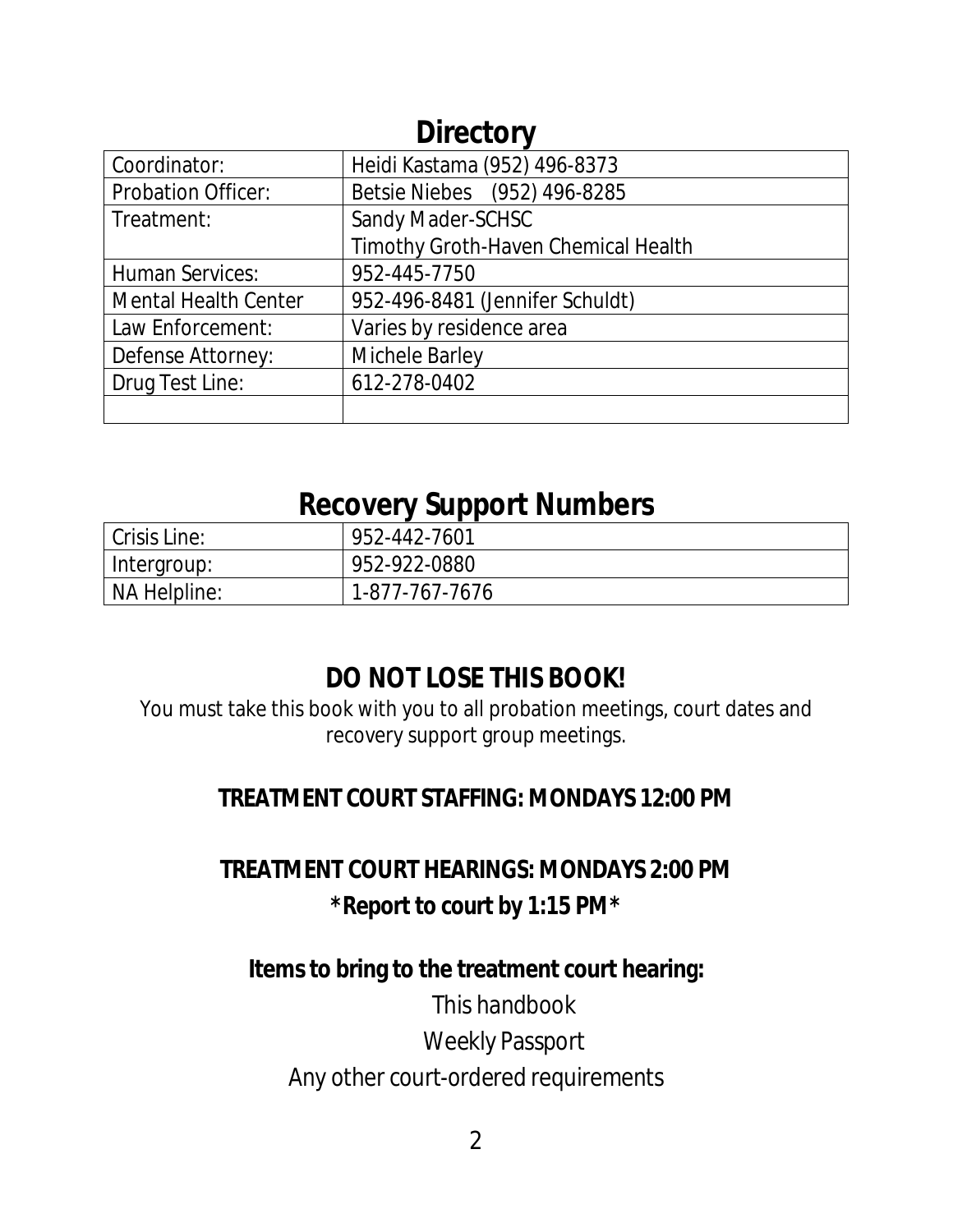# **Table of Contents**

| Welcome                                   | 4     |
|-------------------------------------------|-------|
| <b>Staffing &amp; Hearing Description</b> | 5     |
| <b>Non-Discrimination Policy</b>          | 6     |
| Confidentiality                           | 6     |
| <b>Grievance Policy</b>                   | 7     |
| <b>Curfew Extensions</b>                  | 7     |
| Courtroom Rules and Dress Code            | 8     |
| Phase 1 Description                       | 9     |
| Phase 2 Description                       | 10    |
| Phase 3 Description                       | 11    |
| Phase 4 Description                       | 12    |
| Phase 5 Description                       | 13    |
| Graduation                                | 14    |
| Incentives                                | 15    |
| Sanctions                                 | 16    |
| <b>Terminations</b>                       | 17    |
| <b>Participation Contract</b>             | 18/19 |
| Goals                                     | 20    |
| Medication                                | 21    |
| <b>Recovery Support Group Meetings</b>    | 22    |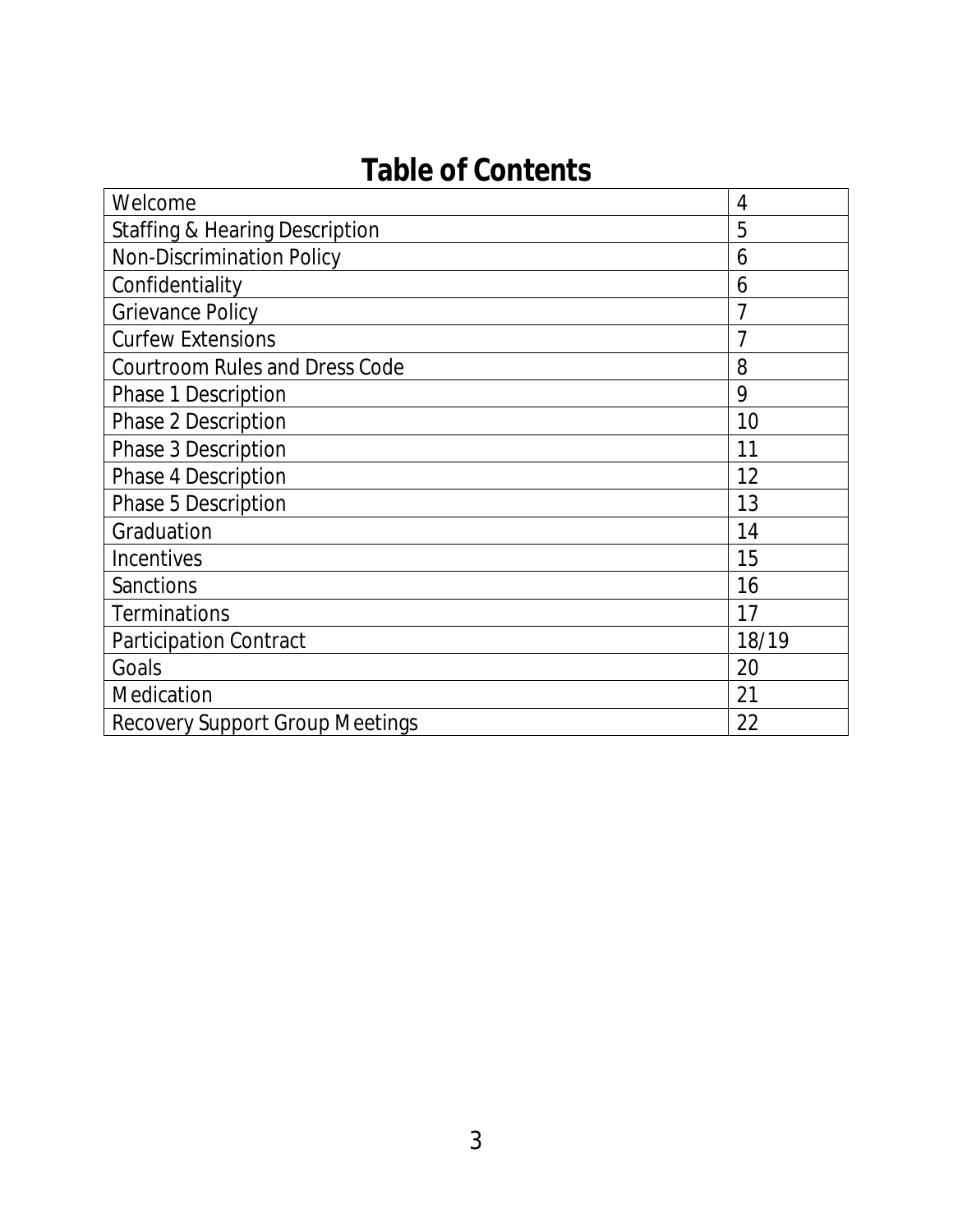# **Welcome to Scott County Treatment Court**

Welcome to treatment court. You have committed to make a big change in your life and can be proud for taking this step. This handbook is designed to answer your questions and help you successfully complete the treatment court program. You are expected to follow the instructions given to you by the Treatment Court Judge, your probation officer as well as comply with the treatment plan developed with you by your treatment provider.

Treatment Court is divided into five phases that must be successfully completed in order to graduate from the treatment court. This handbook details what is expected of you in the program. It reviews general information as well as specific expectations for each phase.

We hope to see positive changes in your life as you progress through the program. We are committed to providing you with support and encouragement as you find your way to long-term recovery. We encourage you to share this handbook with those supporting you in your recovery.

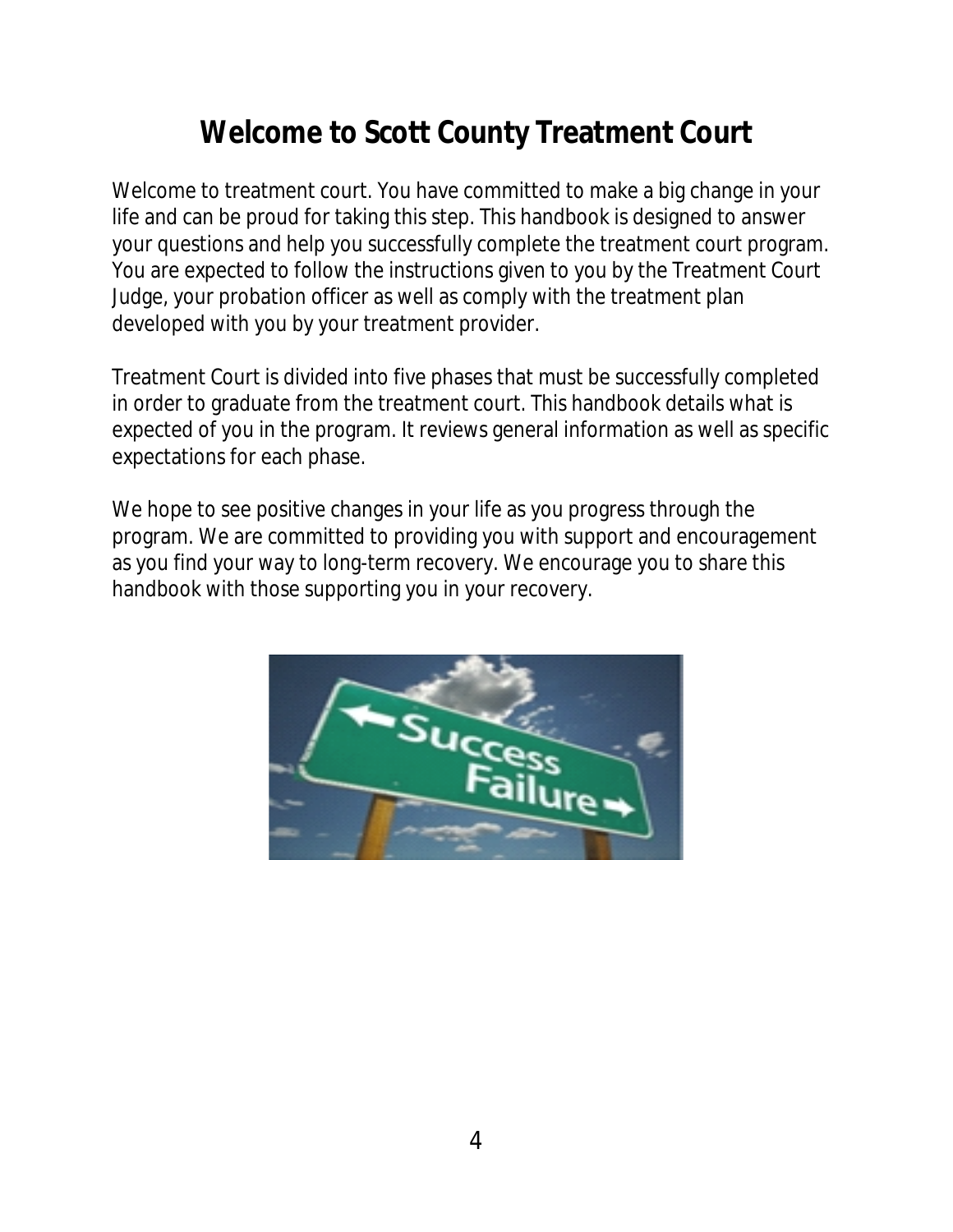## **Weekly Staffing**

 *Mondays 12:00 p.m.*



Before your court appearance the judge is given a progressreport from Treatment Court team members. The reports cover drug test results, attendance at scheduled services and support meetings, participation and cooperation in treatment and mental health services, employment/progresstowards gaining employment and/or other requirements that were imposed. The team works together to determine whether or not you are on the right course for your recovery and will decide on sanctions and incentives as appropriate.

The Treatment Court Team consists of:

- Treatment Court Judge
- Assistant County Attorney
- Probation Officer
- Defense Attorney
- Treatment Provider
- Rule 25 CD Assessor
- Law Enforcement Liaison
- Mental Health Provider
- Treatment Court Coordinator

# **Treatment Court Hearings**

*Mondays 2:00 p.m.*

You are required to appear in court on a regular basis. How often depends mainly on your phase. Failure to appear will result in a warrant for your arrest.

The judge will ask questions and discuss with you any problemsthat you may be having. If you are doing especially well you will be rewarded with a chance to win something from the fish bowl.

If the team reports show you are struggling in some area, the judge will discuss this with you and determine future action. They may include a sanction. They can impose anything from increased program requirements to jail.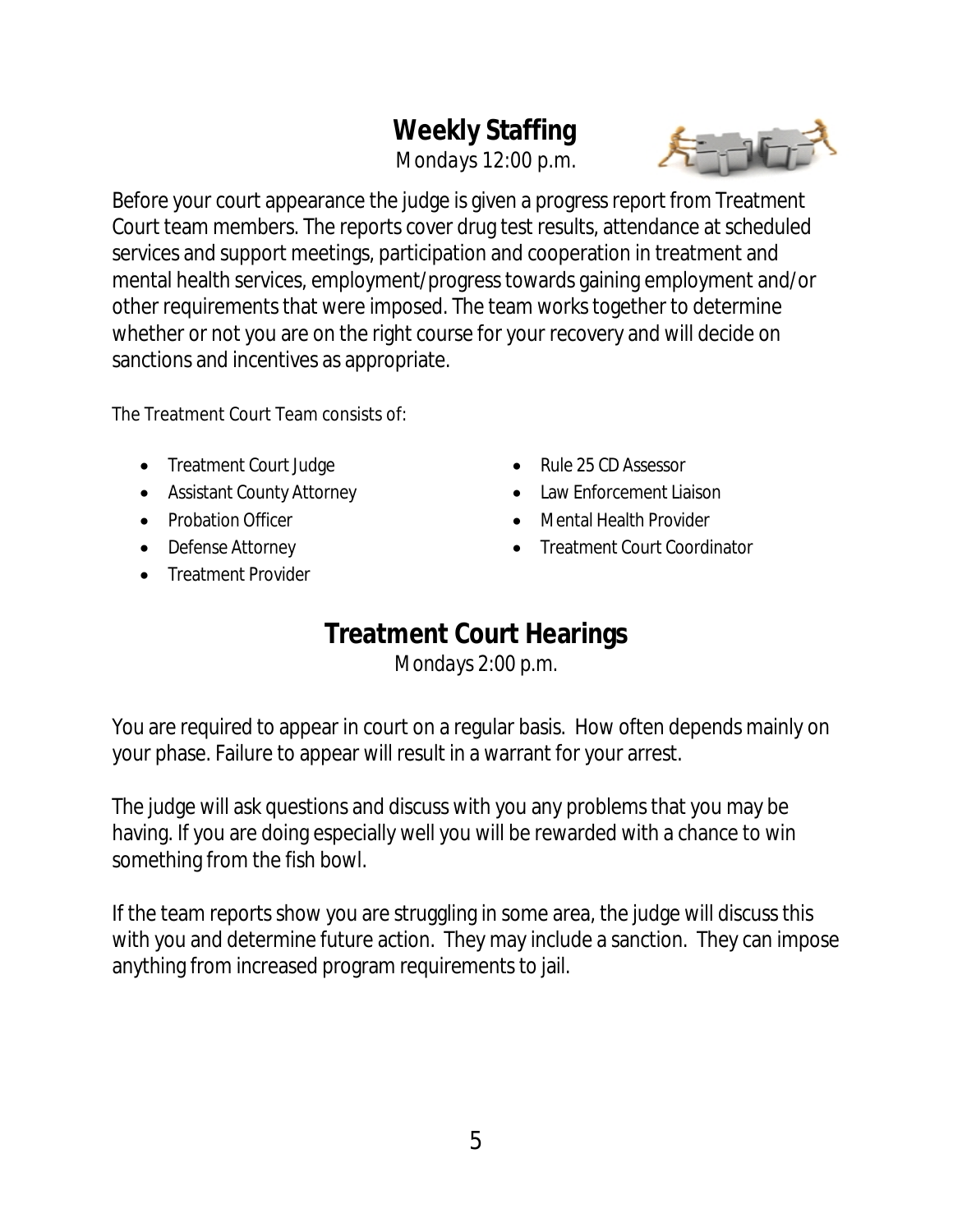# **Non-Discrimination Policy**

In compliance with the Americans with Disabilities Act, we will not discriminate on the basis of your handicap or disability status. Nor will we discriminate based upon gender, race, ethnicity, heritage, age, religion, marital status, socioeconomic status or sexual orientation. All federal and state equality codes will be enforced.

# **Confidentiality**

The primary purpose of this program is treatment. Therefore, any statements made by you in the treatment court program shall not be used against you in any subsequent adversarial proceeding (by this we mean that what you say in treatment court will not be used in regular court against you). However, statements made by you in the treatment court program which pertain to any mandatory reporting requirement (child abuse or neglect, vulnerable adult) may be used against you in a subsequent adversarial proceeding(s). Also, any unsolicited, spontaneous statements made by the participant in open court, which refers to unrelated criminal activity and which is not related to the your participation in the treatment court, may be admissible in other criminal proceedings and such admissibility shall be determined in an evidentiary hearing according to the Rules of Evidence.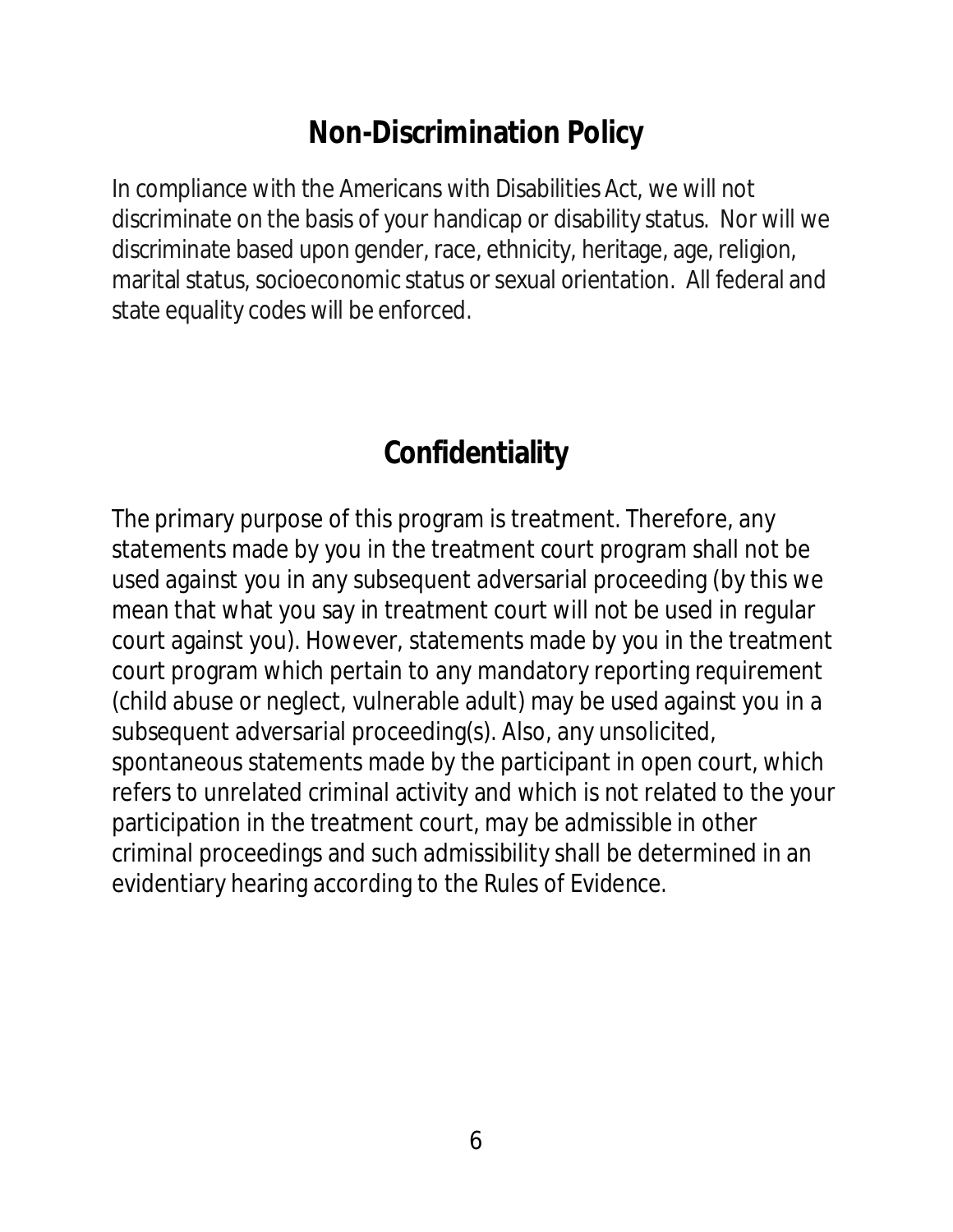# **Grievance Policy**

If you have questions or concerns regarding how you have been treated while in treatment court or feel that you have been treated unfairly or in an abusive manner, please contact one of the following people:

Program Issues: Coordinator, Heidi Kastama 952-496-8373

Fellow Participant Issues: Coordinator, Heidi Kastama 952-496-8373

Court Issues: Minnesota Judicial Center 651-297-7650

Probation Issues: Keri Lorenz 952-496-8286

Coordinator Issues: Keri Lorenz 952-496-8286

Treatment Issues: MN Department of Human Services, Licensing Division, 651-431-6500

You may also complete an "SCTC Grievance Report" which will be reviewed at the next scheduled drug court team meeting. Request this form from any team member.

# **Curfew Extensions**

How do you want to handle requests for curfew extensions? Give to probation before staffing? Bring to judge at court?

If you have an emergency that would require you to be out past curfew please contact your probation officer and leave a message.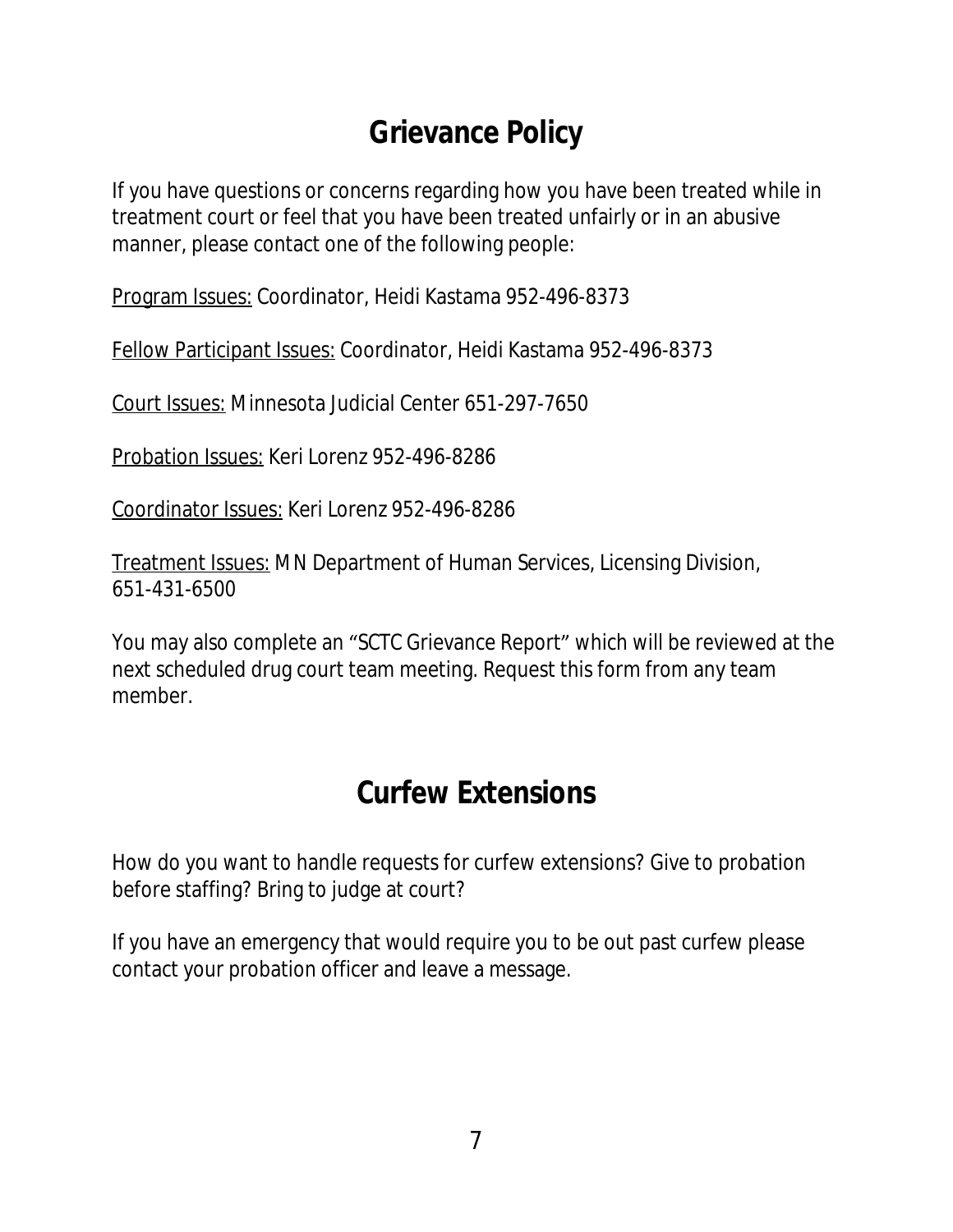# **Courtroom Rules**

- Punctuality is a must. You are to be on time for all court appearances.
- Do not speak when the Court is speaking.
- You will stand when addressing the Court or when addressed by the Court.
- You shall not approach the bench unless permission is obtained or if the Court invites you to do so.
- All weapons are banned in the courtroom.
- All cell phones must be turned off.
- No gum chewing, drinking or eating is allowed while in the courtroom.
- No profanity will be tolerated.

# **Court Dress Code**

#### **Tops:**

- Must cover shoulders. Halter tops, tube tops and spaghetti straps are not allowed.
- Men cannot wear muscle shirts or undershirts.
- Must cover waist of the bottom apparel. The abdominal area shall not be exposed. There can be no gap, front or back, between the pants and top.
- Cannot be transparent.

#### **Bottoms:**

- $\bullet$  Must fit and be worn at the waist (i.e., sagging is not permitted.)
- Must be at or below the knee. No SHORT shorts or miniskirts.

#### **Shoes:**

- Footwear must be worn at all times.
- No flip flops.
- No bedroom slippers.

#### **Hats and Headwear:**

- Baseball hats, stocking caps and knit caps must not be worn in the courtroom.
- Sunglasses may not be worn unless the individual suffers from a visual disability.

#### **General Prohibitions:**

Clothing must not display inappropriate writing or pictures, including referencesto violence, alcohol, drugs or sexual matter.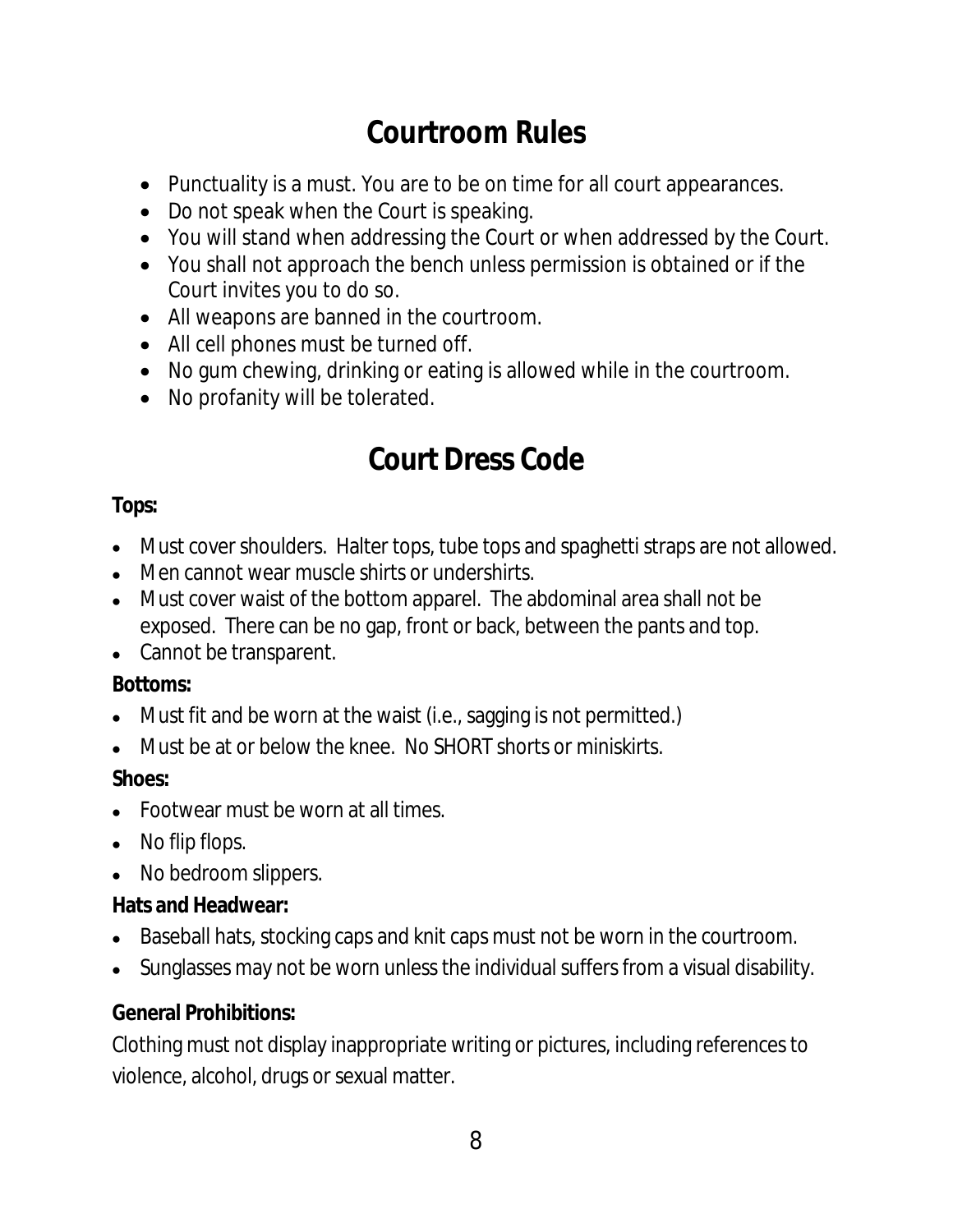# **Program Phases**

| <b>Phase I</b>                            |                                                                                                                                                                                                                                                                                                                                                                                                                                                                                                                                                                                                                                                                                                                                                                                                                  |  |
|-------------------------------------------|------------------------------------------------------------------------------------------------------------------------------------------------------------------------------------------------------------------------------------------------------------------------------------------------------------------------------------------------------------------------------------------------------------------------------------------------------------------------------------------------------------------------------------------------------------------------------------------------------------------------------------------------------------------------------------------------------------------------------------------------------------------------------------------------------------------|--|
| Length of<br>Phase:                       | 60 days minimum                                                                                                                                                                                                                                                                                                                                                                                                                                                                                                                                                                                                                                                                                                                                                                                                  |  |
| Requirement<br>$S$ :                      | Complete treatment court orientation<br>Obey all laws<br>$\bullet$<br>Bi-weekly treatment court attendance<br>Minimum of weekly probation office visits and monthly home<br>visits<br>Submit to a minimum of 2 random drug tests per week<br>Adhere to a 9:30 pm until 6:00 am curfew<br>Comply with treatment and probation requirements<br>Complete mental health screen, if not done already, follow any<br>recommendations<br>Address any housing issues<br>$\bullet$<br>Do not enter establishments that primarily receive their income<br>from the sale of alcoholic beverages<br>Do not enter gambling establishments<br>Obtain permission from the Court or my probation officer prior to<br>$\bullet$<br>traveling more than 50 miles away from my primary residence. A<br>two week notice is required. |  |
| Criteria for<br>advancing to<br>Phase II: | Compliance with program expectations and no unexcused<br>$\bullet$<br>absences from scheduled services for 14 continuous days prior to<br>phase advancement<br>At least 14 continuous days of sobriety leading up to advancement                                                                                                                                                                                                                                                                                                                                                                                                                                                                                                                                                                                 |  |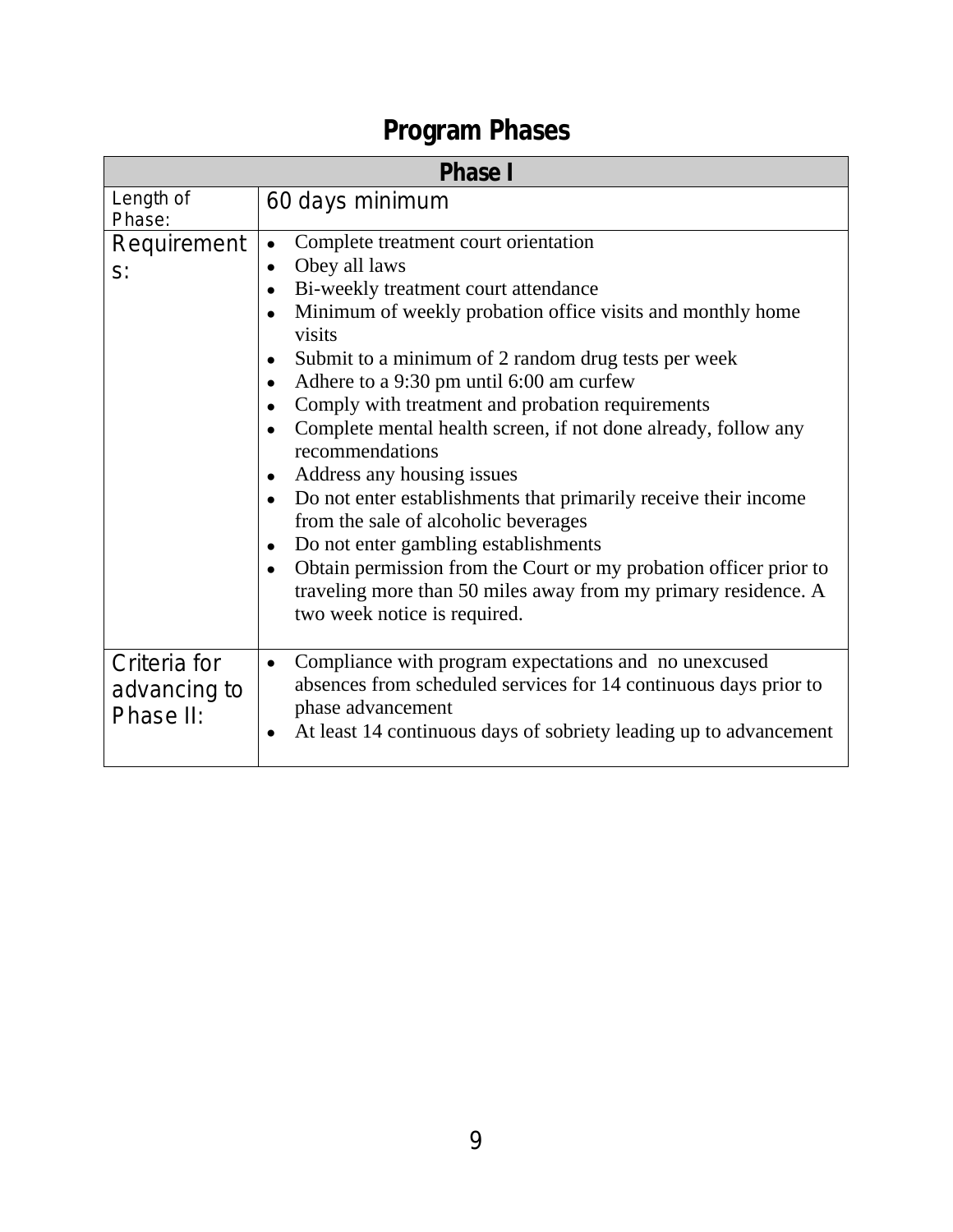| <b>Phase II</b>                            |                                                                                                                                                                                                                                                                                                                                                                                                                                                                                                                                                                                                                                                                                                                                                                                                                                                                                                                                                                                                                                                             |  |
|--------------------------------------------|-------------------------------------------------------------------------------------------------------------------------------------------------------------------------------------------------------------------------------------------------------------------------------------------------------------------------------------------------------------------------------------------------------------------------------------------------------------------------------------------------------------------------------------------------------------------------------------------------------------------------------------------------------------------------------------------------------------------------------------------------------------------------------------------------------------------------------------------------------------------------------------------------------------------------------------------------------------------------------------------------------------------------------------------------------------|--|
| Length of<br>Phase:                        | 90 days minimum                                                                                                                                                                                                                                                                                                                                                                                                                                                                                                                                                                                                                                                                                                                                                                                                                                                                                                                                                                                                                                             |  |
| Requirement<br>$S$ :                       | Obey all laws<br>$\bullet$<br>Bi-weekly treatment court attendance<br>$\bullet$<br>Minimum of weekly probation office visits and monthly home<br>$\bullet$<br>visits<br>Submit to at least 2 random drug tests per week<br>$\bullet$<br>Adhere to a 10 pm until 6 am curfew<br>$\bullet$<br>Comply with treatment and probation requirements<br>$\bullet$<br>Maintain appropriate housing<br>$\bullet$<br>Do not enter establishments that primarily receive their income<br>$\bullet$<br>from the sale of alcoholic beverages<br>Do not enter gambling establishments<br>$\bullet$<br>Follow any mental health recommendations<br>$\bullet$<br>Address life skills needs<br>$\bullet$<br>Seek health insurance and begin to address any medical issues<br>$\bullet$<br>Towards the end of the phase, prior to advancement, show proof of<br>$\bullet$<br>engagement in peer support<br>Obtain permission from the court or my probation officer prior to<br>traveling more than 50 miles away from my primary residence. A<br>two week notice is required. |  |
| Criteria for<br>advancing to<br>Phase III: | At least 90 days of participation in Phase II<br>$\bullet$<br>At least 30 continuous days of sobriety prior to advancement<br>$\bullet$<br>Compliance with program expectations and no unexcused<br>$\bullet$<br>absences from scheduled services for 30 continuous days prior to<br>phase advancement<br>Completion of phase advancement application                                                                                                                                                                                                                                                                                                                                                                                                                                                                                                                                                                                                                                                                                                       |  |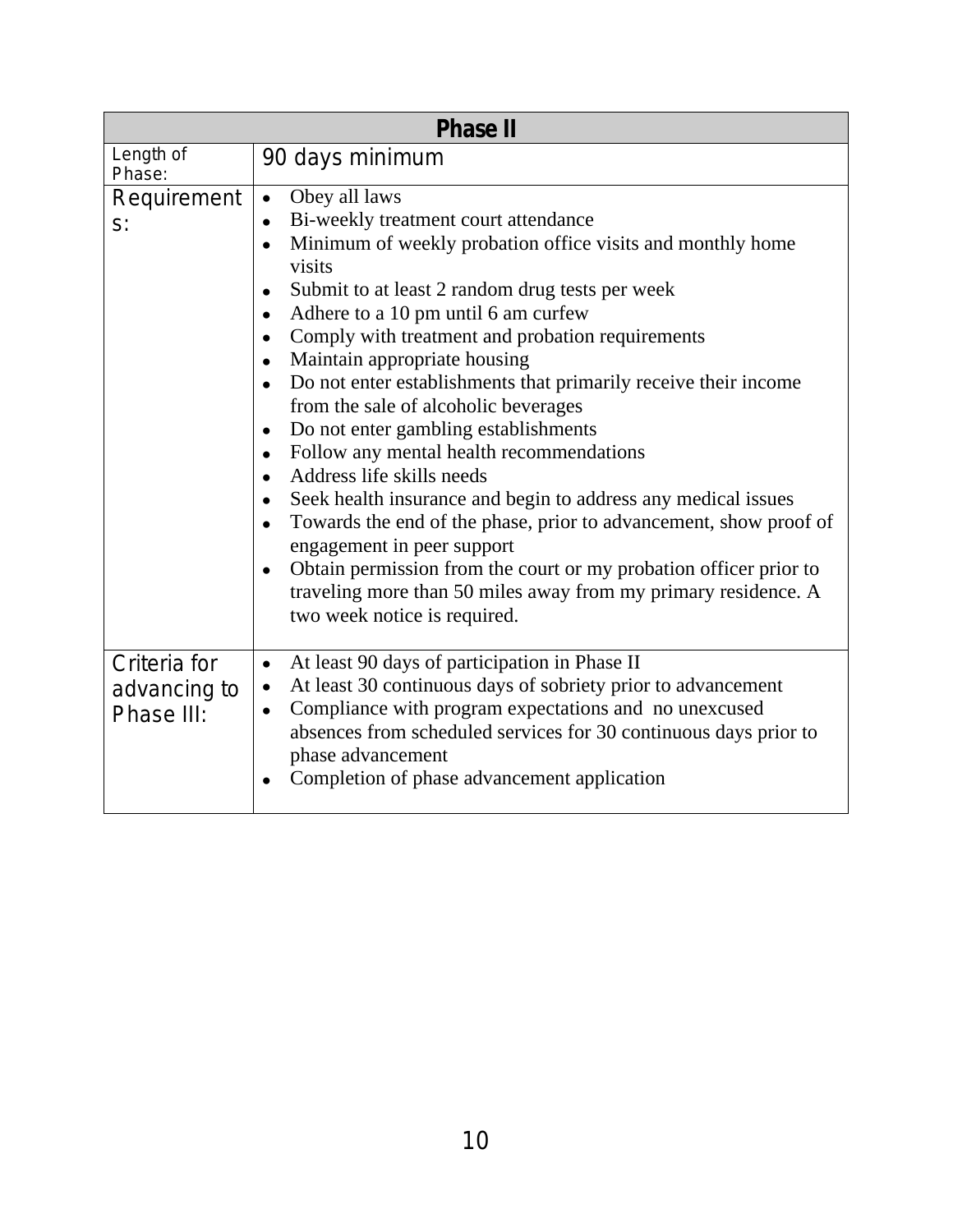| <b>Phase III</b>                          |                                                                                                                                                                                                                                                                                                                                                                                                                                                                                                                                                                                                                                                                                                                                                                                                                                                                                                                                                                                                                                                                                                                                                             |  |
|-------------------------------------------|-------------------------------------------------------------------------------------------------------------------------------------------------------------------------------------------------------------------------------------------------------------------------------------------------------------------------------------------------------------------------------------------------------------------------------------------------------------------------------------------------------------------------------------------------------------------------------------------------------------------------------------------------------------------------------------------------------------------------------------------------------------------------------------------------------------------------------------------------------------------------------------------------------------------------------------------------------------------------------------------------------------------------------------------------------------------------------------------------------------------------------------------------------------|--|
| Length of<br>Phase:                       | 90 days minimum                                                                                                                                                                                                                                                                                                                                                                                                                                                                                                                                                                                                                                                                                                                                                                                                                                                                                                                                                                                                                                                                                                                                             |  |
| Requirement<br>$S$ :                      | Obey all laws<br>$\bullet$<br>Biweekly treatment court attendance<br>$\bullet$<br>Minimum of bi-weekly probation office visits and monthly home<br>$\bullet$<br>visits<br>Submit to at least 2 random drug tests per week<br>$\bullet$<br>Adhere to an 11 pm until 6 am curfew<br>$\bullet$<br>Comply with treatment and probation requirements<br>$\bullet$<br>Maintain appropriate housing<br>$\bullet$<br>Do not enter establishments that primarily receive their income<br>$\bullet$<br>from the sale of alcoholic beverages<br>Do not enter gambling establishments<br>$\bullet$<br>Follow any mental health recommendations<br>$\bullet$<br>Attend criminal thinking, cognitive skills, treatment<br>$\bullet$<br>Maintain peer support engagement as recommended by treatment<br>$\bullet$<br>Develop relationship with a sponsor/mentor or temporary<br>$\bullet$<br>sponsor/mentor<br>Attend job/educational/skills training as directed<br>$\bullet$<br>Attend 4 pro-social activities per month<br>$\bullet$<br>Must obtain permission from the court or my probation officer<br>$\bullet$<br>prior to traveling outside the state of Minnesota |  |
| Criteria for<br>advancing to<br>Phase IV: | At least 90 days of participation in Phase III<br>$\bullet$<br>At least 45 continuous days of sobriety prior to advancement<br>$\bullet$<br>Compliance with program expectations and no unexcused<br>$\bullet$<br>absences from scheduled services for 45 continuous days prior to<br>phase advancement<br>Documented peer support engagement<br>Payment towards fees<br>$\bullet$<br>Completion of phase advancement application                                                                                                                                                                                                                                                                                                                                                                                                                                                                                                                                                                                                                                                                                                                           |  |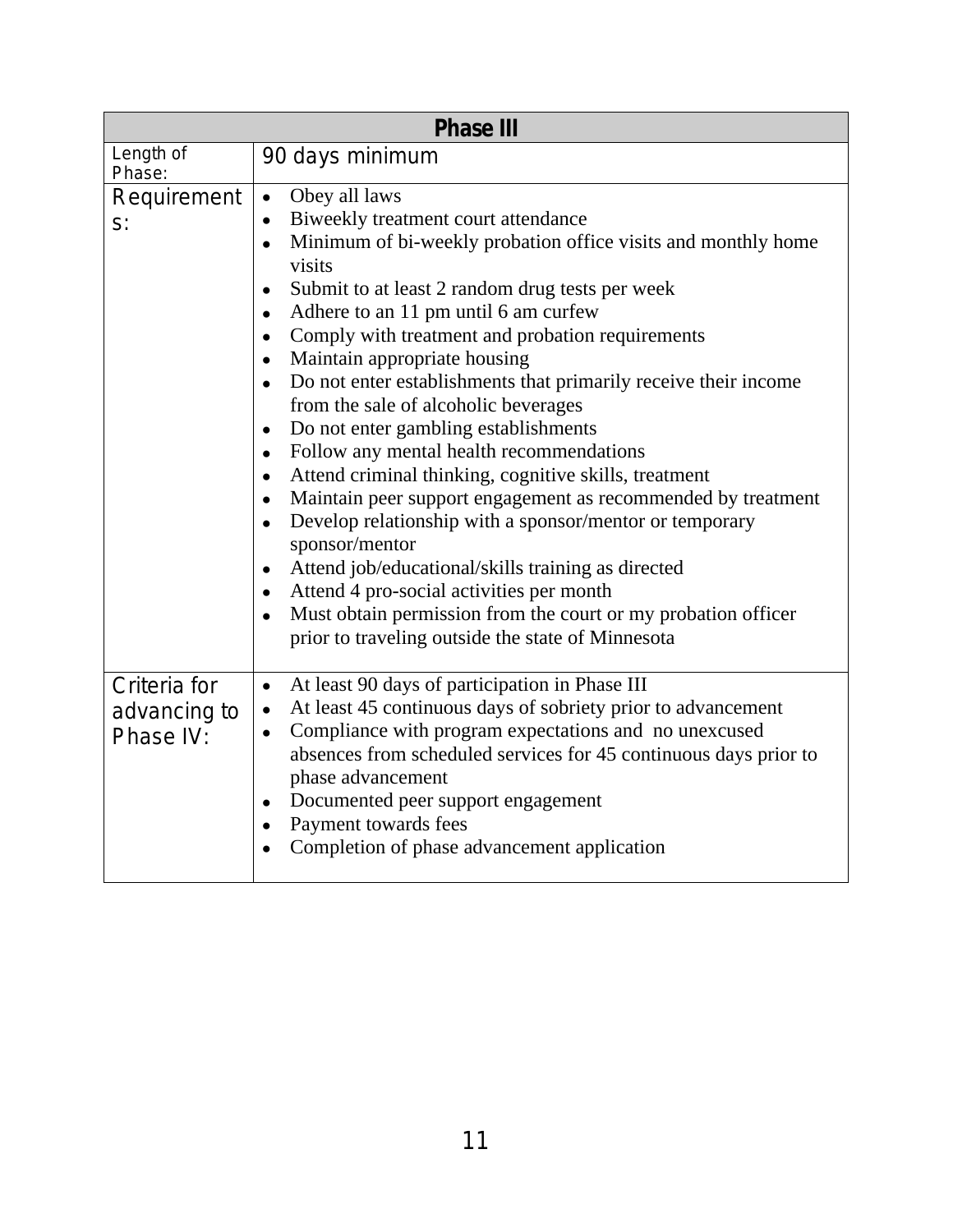| <b>Phase IV</b>                       |                                                                                                                                                                                                                                                                                                                                                                                                                                                                                                                                                                                                                                                                                                                                                                                                                                                                                          |  |
|---------------------------------------|------------------------------------------------------------------------------------------------------------------------------------------------------------------------------------------------------------------------------------------------------------------------------------------------------------------------------------------------------------------------------------------------------------------------------------------------------------------------------------------------------------------------------------------------------------------------------------------------------------------------------------------------------------------------------------------------------------------------------------------------------------------------------------------------------------------------------------------------------------------------------------------|--|
| Length of<br>Phase:                   | 90 days minimum                                                                                                                                                                                                                                                                                                                                                                                                                                                                                                                                                                                                                                                                                                                                                                                                                                                                          |  |
| Requirements                          | Obey all laws<br>Monthly treatment court attendance<br>$\bullet$<br>Minimum of bi-weekly probation office visits and monthly home<br>visits<br>Submit to at least 2 random drug tests per week<br>Adhere to an 11:30 pm until 6 am curfew<br>Comply with treatment and probation requirements<br>Maintain appropriate housing<br>Do not enter establishments that primarily receive their income<br>from the sale of alcoholic beverages<br>Do not enter gambling establishments<br>Follow any mental health recommendations<br>Continue/finish criminal thinking, cognitive skills, treatment<br>Maintain relationship with sponsor/mentor<br>Attend 6 pro-social activities per month<br>Provide proof of 40 hours of structured activity each week<br>Must obtain permission from the court or my probation officer<br>$\bullet$<br>prior to traveling outside the state of Minnesota |  |
| Criteria to<br>advance to<br>Phase V: | At least 90 days of participation in Phase IV<br>$\bullet$<br>At least 60 continuous days of sobriety prior to advancement<br>Compliance with program expectations and no unexcused<br>$\bullet$<br>absences from scheduled services for 45 continuous days prior to<br>phase advancement<br>Documented peer support engagement<br>Payment towards fees<br>Completion of phase advancement application                                                                                                                                                                                                                                                                                                                                                                                                                                                                                   |  |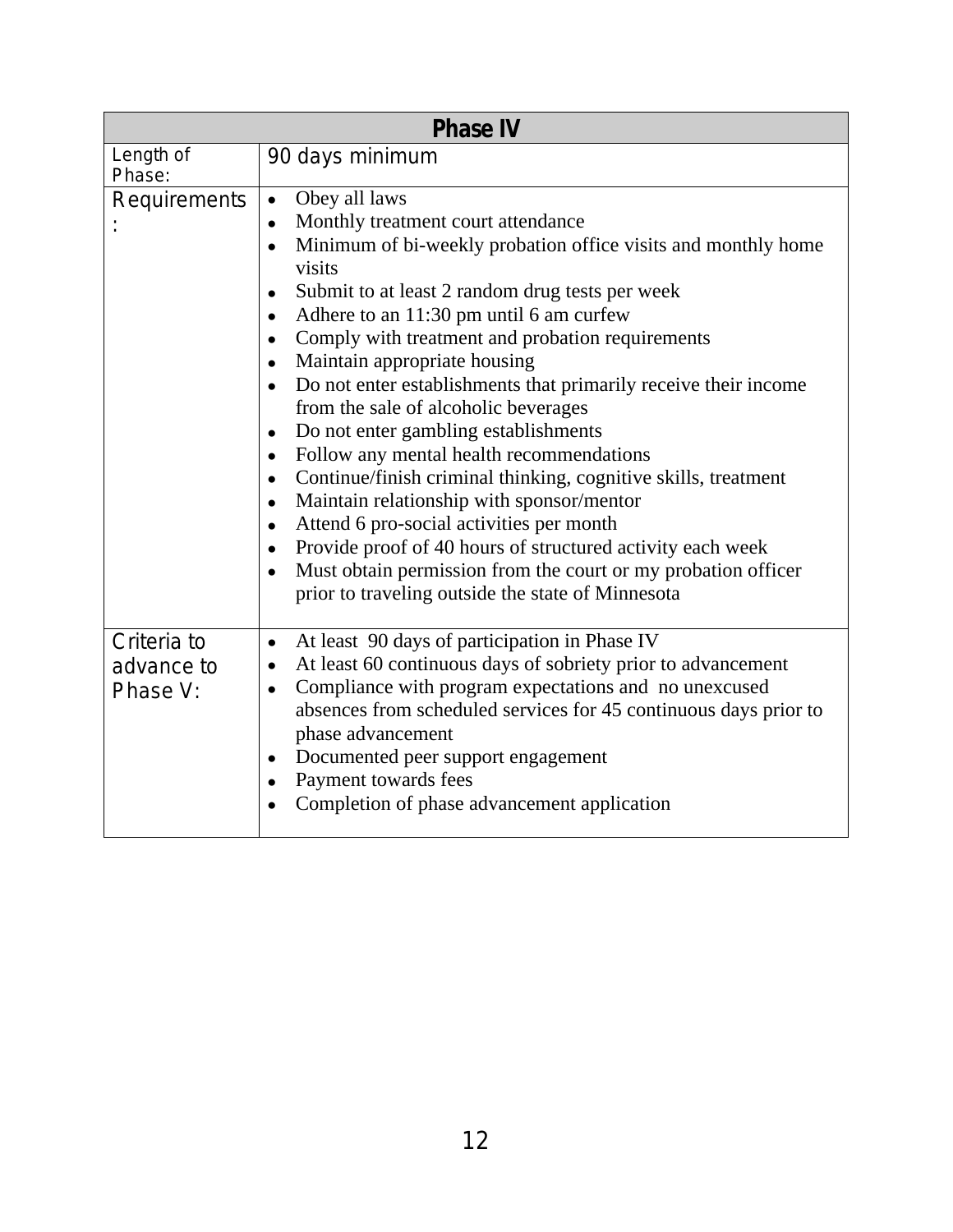| <b>Phase V</b>                    |                                                                                                                                                                                                                                                                                                                                                                                                                                                                                                                                                                                                                                                                                                                                                                                      |  |
|-----------------------------------|--------------------------------------------------------------------------------------------------------------------------------------------------------------------------------------------------------------------------------------------------------------------------------------------------------------------------------------------------------------------------------------------------------------------------------------------------------------------------------------------------------------------------------------------------------------------------------------------------------------------------------------------------------------------------------------------------------------------------------------------------------------------------------------|--|
| Length of<br>Phase:               | 90 days                                                                                                                                                                                                                                                                                                                                                                                                                                                                                                                                                                                                                                                                                                                                                                              |  |
| Requirements:                     | Obey all laws<br>$\bullet$<br>Monthly treatment court attendance<br>Minimum of bi-weekly probation office visits and monthly home<br>visits<br>Submit to at least 2 random drug tests per week<br>Adhere to a 12 am until 6 am curfew<br>Comply with treatment and probation requirements<br>Maintain appropriate housing<br>Follow any mental health recommendations<br>Continue/finish criminal thinking, cognitive skills, treatment<br>Maintain relationship with sponsor/mentor<br>Maintain peer support engagement as recommended by treatment<br>Attend 8 pro-social activities per month<br>Provide proof of 40 hours of structured activity each week<br>Must obtain permission from the court or my probation officer<br>prior to traveling outside the state of Minnesota |  |
| Commenceme<br>nt<br>Requirements: | At least 90 days of participation in Phase V<br>$\bullet$<br>At least 90 continuous days of sobriety prior to advancement<br>$\bullet$<br>Compliance with program expectations and no unexcused<br>$\bullet$<br>absences from scheduled services for 90 continuous days prior to<br>phase advancement<br>Documented peer support engagement<br>Paid treatment court fee in full<br>Completed treatment plan goals<br>Completion of Pre-Graduation Plan one month prior to expected<br>commencement date                                                                                                                                                                                                                                                                              |  |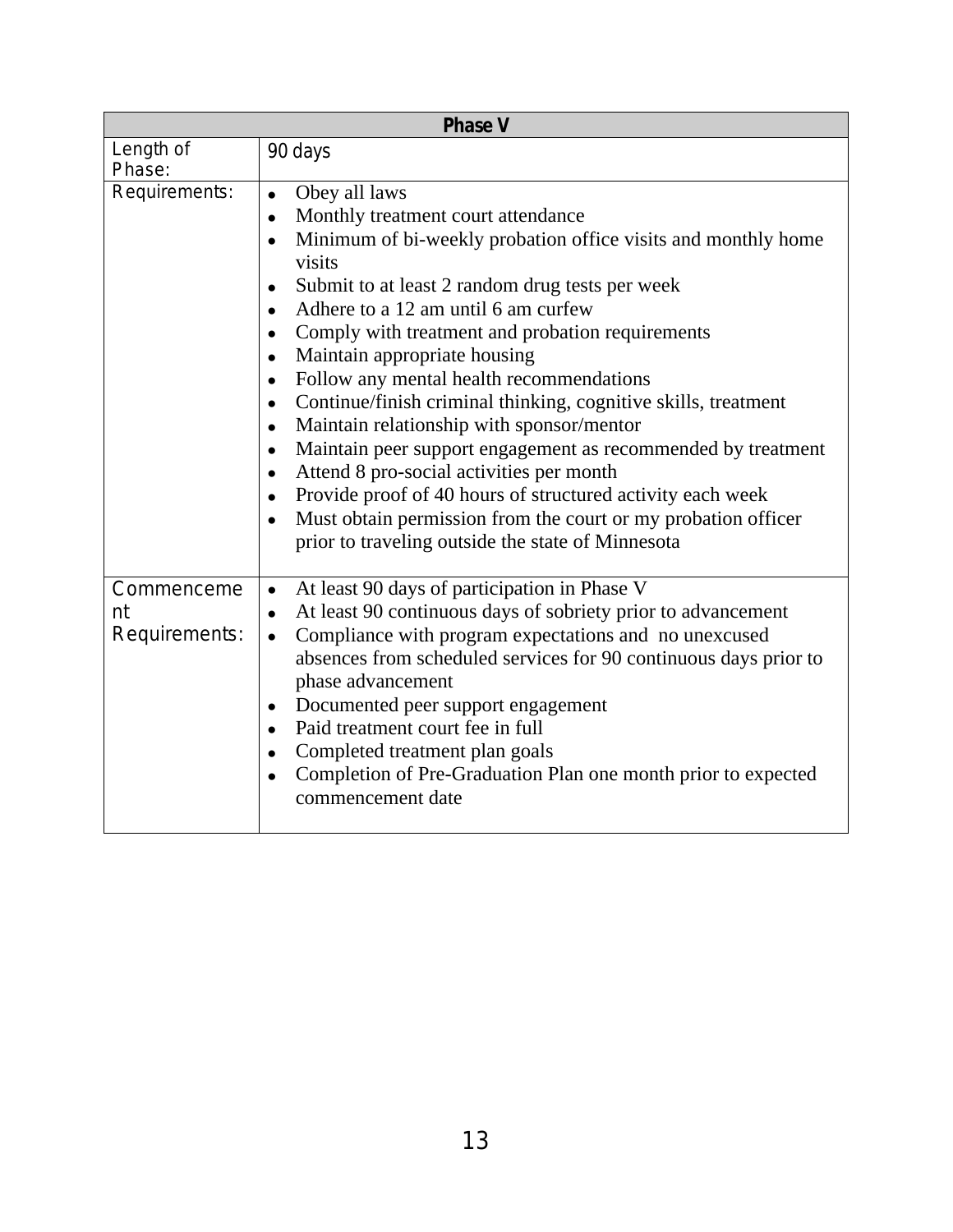# **Graduation**

Once you have completed the criteria for each phase, you will become a candidate for graduation from the Treatment Court Program. You will petition the court for a decision on whether you have successfully completed the program and are ready to successfully complete the program.

You will be expected to present a graduation message at your ceremony. You are encouraged to plan your speech and welcome to ask any team member for help.

Your family and friends are welcome at your commencement ceremony. The Judge will present you with a certificate of completion of the Scott County Treatment Court Program and will recognize your excellent accomplishments. A short reception will follow.

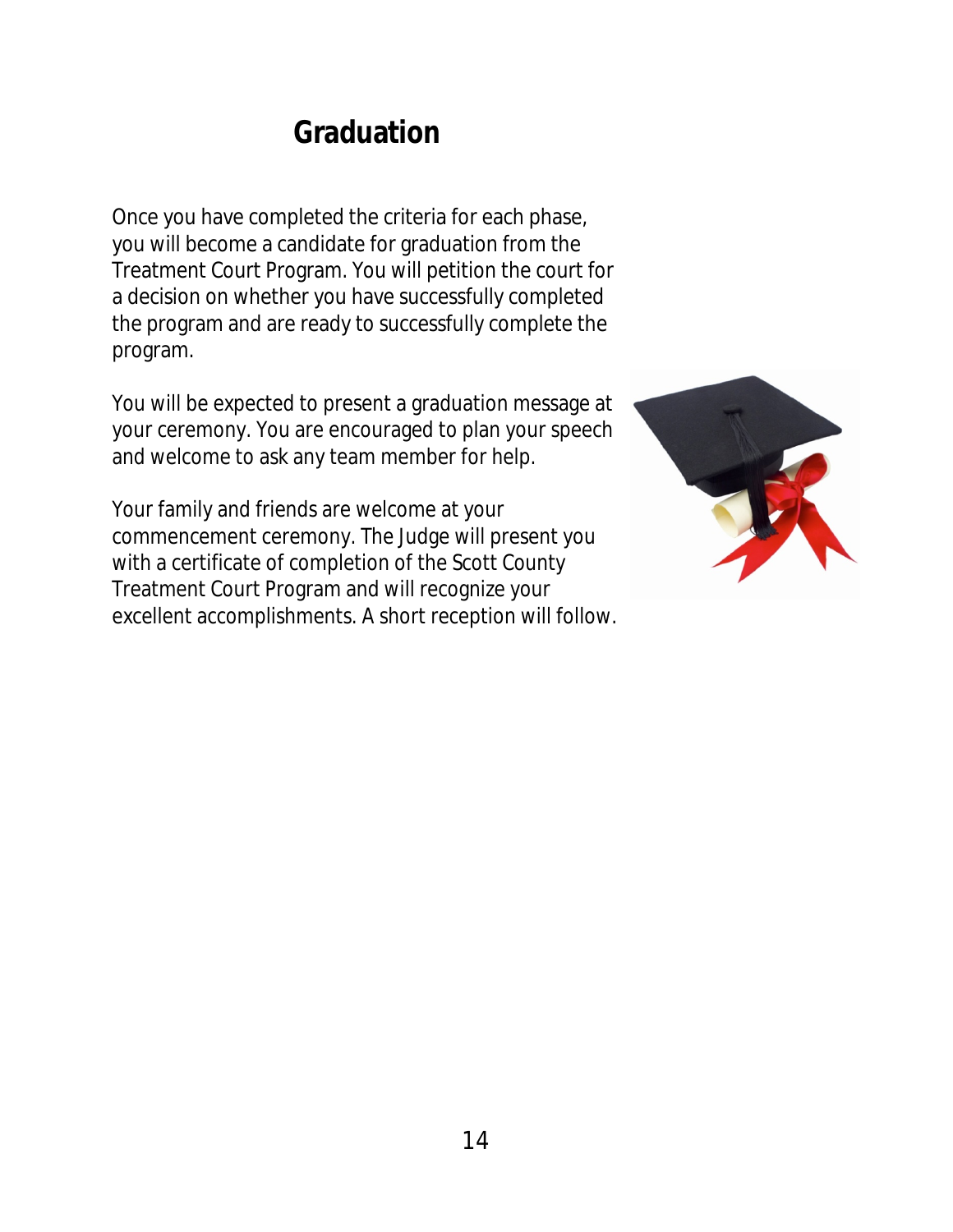## **Incentives**

| <b>Examples of accomplishments</b>    | <b>Examples of how Treatment Court will</b>   |
|---------------------------------------|-----------------------------------------------|
| <b>Treatment Court will recognize</b> | recognize your accomplishments                |
| Periods of sobriety                   | Praise from the judge<br>$\bullet$            |
| Compliance with treatment plan        | Round of applause from the court<br>$\bullet$ |
| goals                                 | <b>Phase Advancement</b><br>$\bullet$         |
| Securing employment and housing       | • Less restrictive curfew                     |
| Completing phases                     | Less frequent court                           |
| <b>Educational achievements</b>       | appearances                                   |
| Attending pro-social events not       | Food item                                     |
| required by drug court                | Useful household or personal item             |
| Speaking at recovery-related events   | Gift card<br>$\bullet$                        |
| Managing difficult situations clean   | Tickets to local activities<br>$\bullet$      |
| and sober                             | Curfew extensions and overnight<br>$\bullet$  |
| Regaining custody of children         | passes                                        |
| License reinstatement                 | <b>Graduation Ceremony</b><br>$\bullet$       |
|                                       | Dismissal of criminal case upon<br>$\bullet$  |
|                                       | completion of probation                       |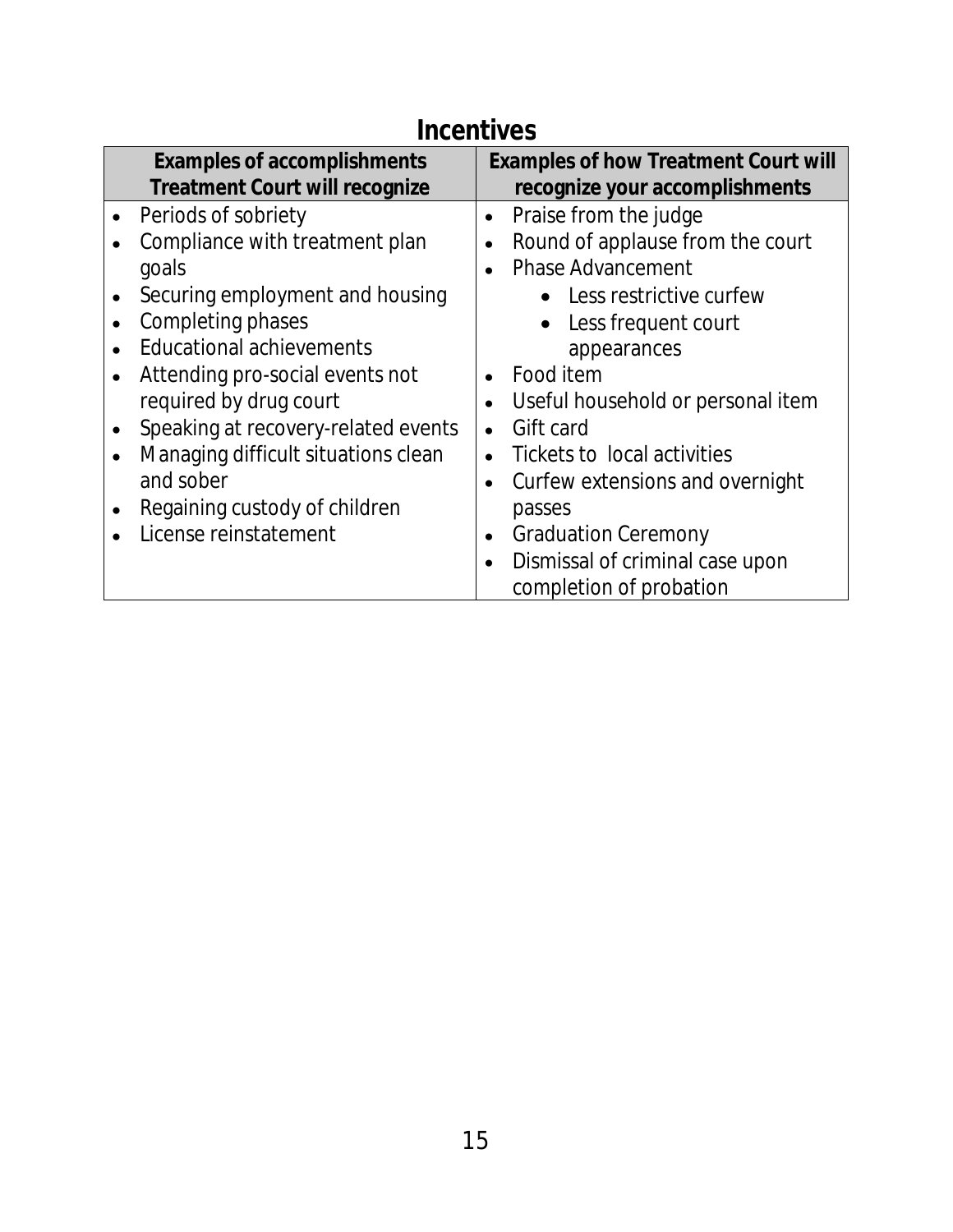## **Sanctions**

| <b>Examples of behavior</b><br>that will be sanctioned in Treatment<br>Court                                                                                                                                                                                                                                                                                                                                                                                                                                | <b>Examples of sanctions used in</b><br><b>Treatment Court</b>                                                                                                                                                                                                                                                                                                                           |
|-------------------------------------------------------------------------------------------------------------------------------------------------------------------------------------------------------------------------------------------------------------------------------------------------------------------------------------------------------------------------------------------------------------------------------------------------------------------------------------------------------------|------------------------------------------------------------------------------------------------------------------------------------------------------------------------------------------------------------------------------------------------------------------------------------------------------------------------------------------------------------------------------------------|
| Use of mood-altering substances<br>$\bullet$<br>Refusing to submit to a drug test<br>$\bullet$<br>Diluting/tampering with a drug test<br>Missed drug test<br>$\bullet$<br>Dishonesty<br>Unexcused absence from:<br>court<br>$\bullet$<br>probation appointments<br>$\bullet$<br>treatment<br>$\bullet$<br>sobriety support meetings<br>any service or event required<br>by Treatment Court<br>Curfew violation<br>Failure to report employment,<br>address or phone number change<br>Uncooperative behavior | Verbal reprimand<br>$\bullet$<br>Essay or worksheet assignment<br>Apology letter<br>$\bullet$<br><b>Community Service or STS</b><br>Impose previous phase restrictions<br>• More restrictive curfew<br>More frequent court<br>appearances<br>Increased testing<br>Observe a day's court proceedings<br>Team roundtable<br>Daily check-in with team member<br>Fine<br>Brief jail sanction |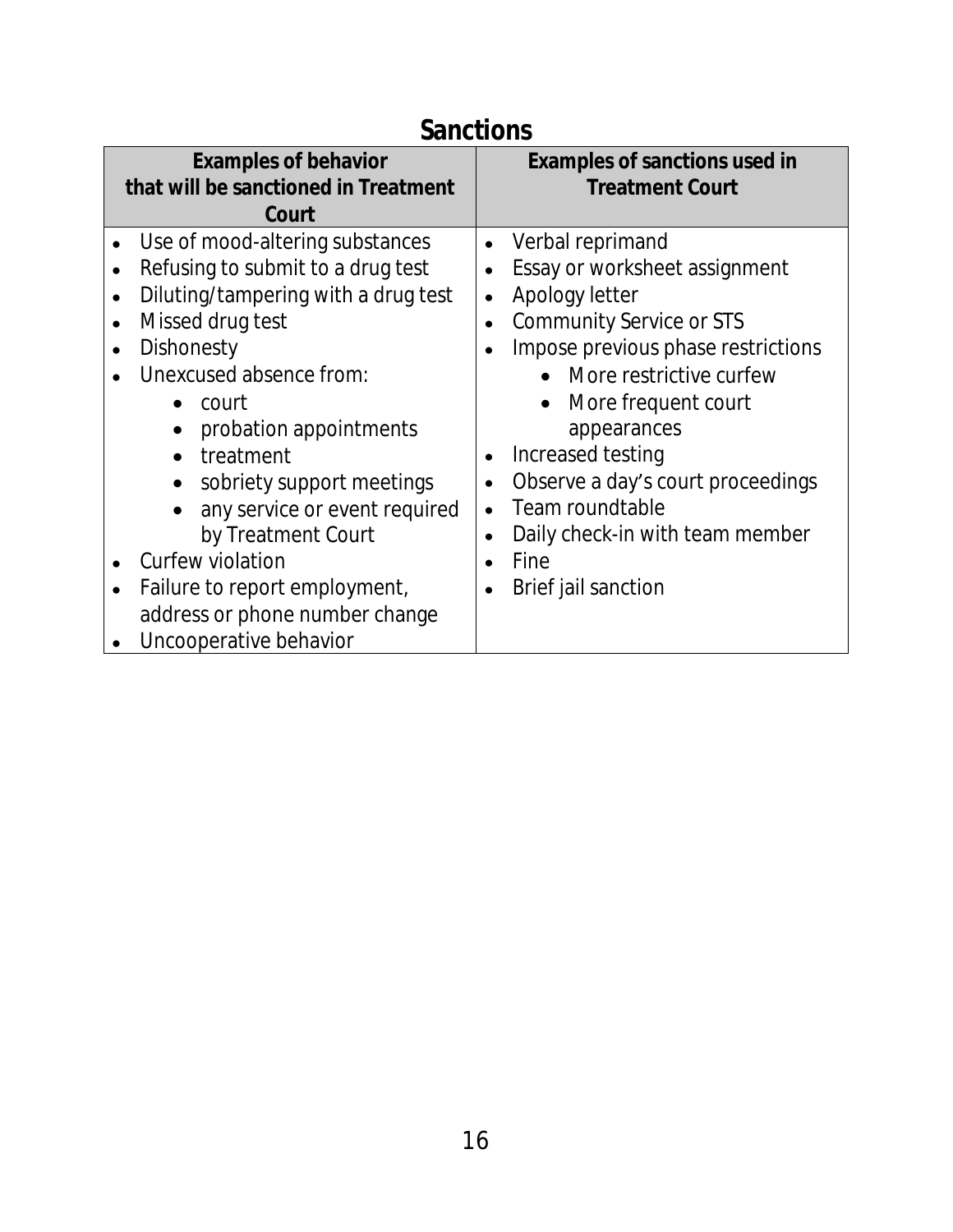## **Termination**

The SCTC Team makes the final decision for termination from the program. Repeated violations for any of the following can result in termination (this is not a complete list):

- $\triangleright$  Positive urine tests
- Missed or refused urine tests
- **► Failure to attend court**
- $\triangleright$  Failure to participate or cooperate in family intervention
- $\triangleright$  Failure to participate or cooperate in counseling
- $\triangleright$  Failure to report to case manager
- $\triangleright$  Failure to attend outside programs
- $\triangleright$  Failure to attend school or work

The serious violation of a new arrest does not automatically terminate a participant from the program. However if charges are filed for a violent crime or drug dealing, termination will take place.

All advancements, incentives, sanctions, graduations and terminations are subject to the discretion of the Court!

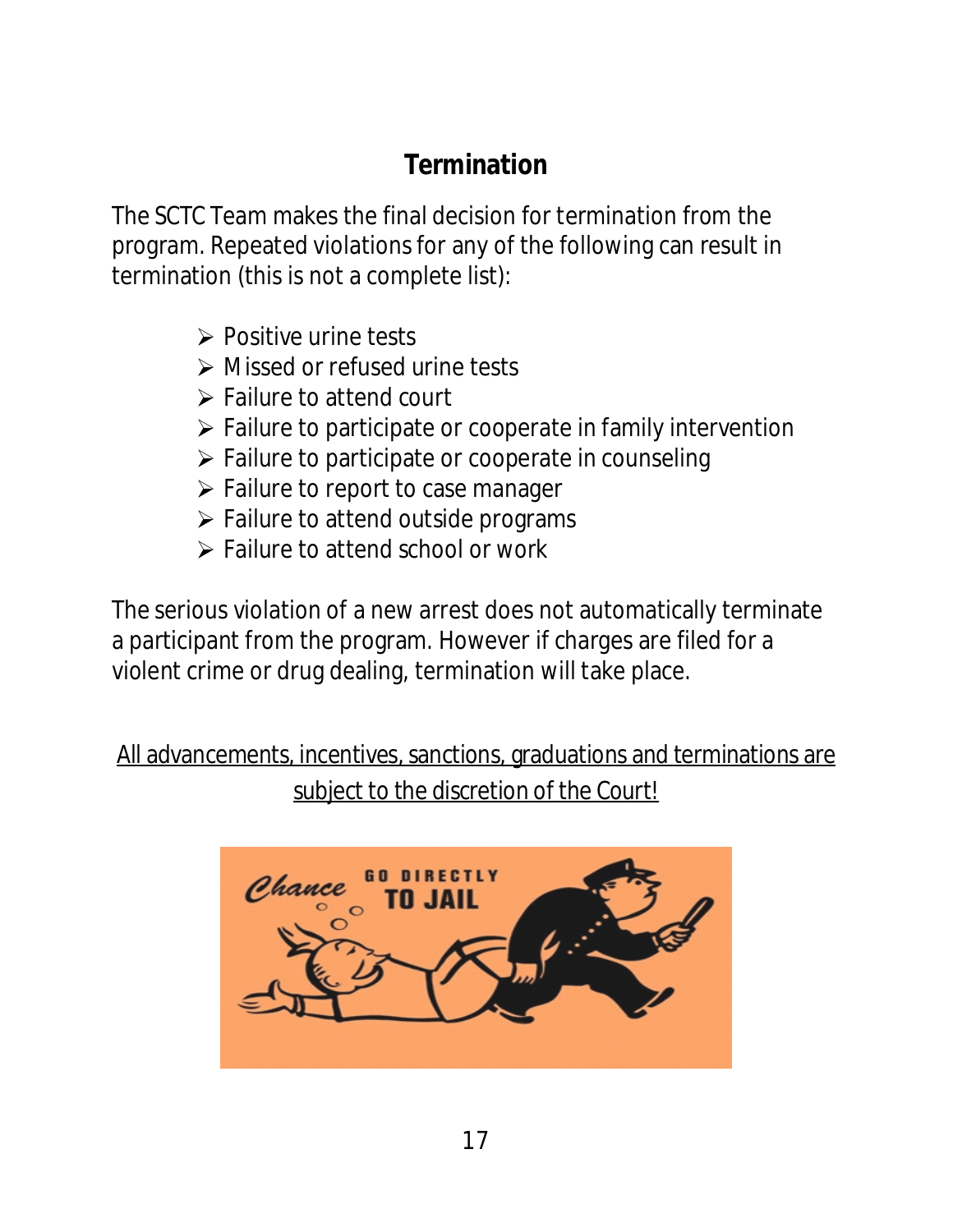## **Participation Contract**

- 1) **I agree to attend** all court sessions and appointments with probation, treatment and law enforcement and to be on time; I agree to maintain contact as directed and sign all necessary releases of information.
- 2) **I will fully participate** in chemical dependency treatment as directed by the court. I will comply with all other programming requests, pay restitution (if ordered) and all program fees.
- 3) **I agree to comply** with random home visits by my probation officer or other team member and provide a specimen for testing as directed.
- 4) **I agree to random testing** as directed by my probation officer or other team member. I will report any use of drugs, including alcohol and legal and illegal synthetic drugs, to my probation officer.
- 5) **I will not engage in behavior** to dilute, substitute or adulterate any specimen I may provide.
- 6) **I will not possess or consume** any mood-altering chemicals (illegal drugs, synthetic drugs, alcohol or controlled substances). I must provide medical proof of any medications I am taking and make sure the medication will not result in a "false-positive" drug test.
- 7) **I will not use** any prescription drugs (i.e. muscle relaxer, pain medication) or overthe counter medications **without prior verification and approval** from my probation officer.
- 8) **I understand it is my responsibility** to limit and avoid exposure to products that contain ethyl-alcohol, or any other mood-altering chemicals, read product labels and inspect them before I use them, and that use of the products detailed in the participant handbook but not limited to; containing alcohol, other substances, or medications not approved by the SCTC team, will not be an excuse for a positive or "false-positive" EtG, EtS, or other "false-positive" drug test result.
- 9) **I agree to remain in my residence** during the hours specified in my case plan. In the event of an emergency I will notify my probation officer immediately or as soon as possible.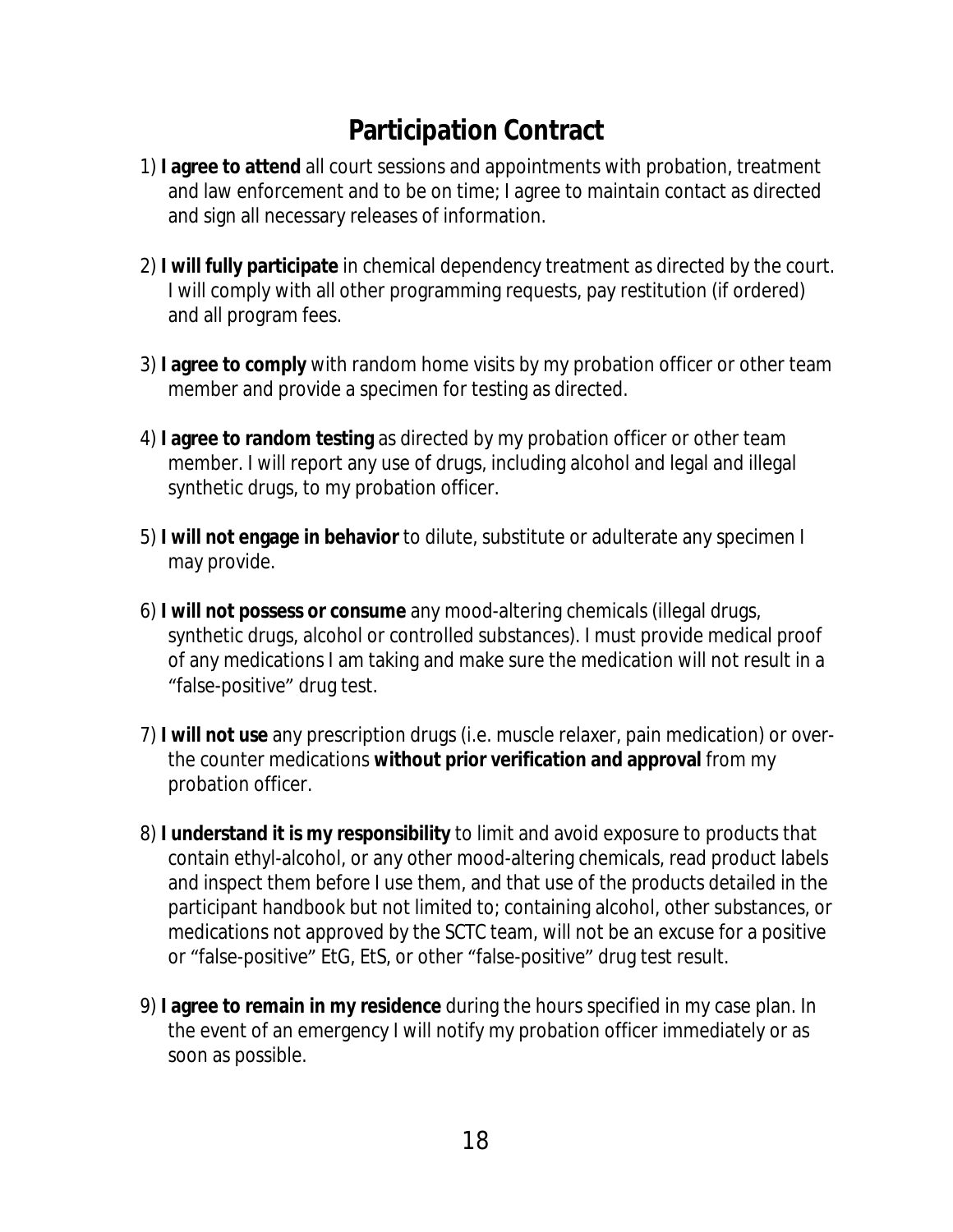- 10) **I agree to keep the Court, treatment provider and probation officer informed** of my current contact information (address and telephone number(s) to include work, cell and pager) and that changes in contact information will not occur without the knowledge and consent of my probation officer.
- 11) **I must obtain permission** from the Court or my probation officer:
	- Phase 1 and 2: **Prior** to traveling 50 miles from my residence, a two week notice is required.
	- Phase 3, 4 and 5: **Prior** to traveling outside the state of Minnesota, a two week notice is required.
- 12) **I agree that I am subject, at any time, to a search** conducted by a representative of Scott County Community Corrections and/or SCTC representative, which includes any law enforcement representative, without a warrant, of my person, place of residence, vehicle or other personal or real property. **This personal property includes cell phones (and any codes needed to access the phone's contents), and I agree that the full contents of my cell phone are subject to warrantless search.** I agree that I will have no reasonable expectation of privacy while participating in the SCTC.
- 13) **I agree that I will pay** the SCTC participation fee of \$500.00, whether or not I successfully graduate from SCTC.
- 14) **I understand that I am to remain law-abiding** in all respects, obeying state, federal and local ordinances. I **must report any contact with law enforcement**, whether or not I receive a ticket or are arrested. This also applies if I am with other people who are stopped. When in doubt, I will communicate with my probation agent.
- 15) **I understand that any breach** of this contract will result in a review of my case to determine my continued participation in the SCTC program or the imposition of court ordered sanctions including incarceration or termination.
- 16) **I understand that I will not act** as a confidential informant while a participant in treatment court.
- 17) **I acknowledge** that I have received a copy of the participation manual.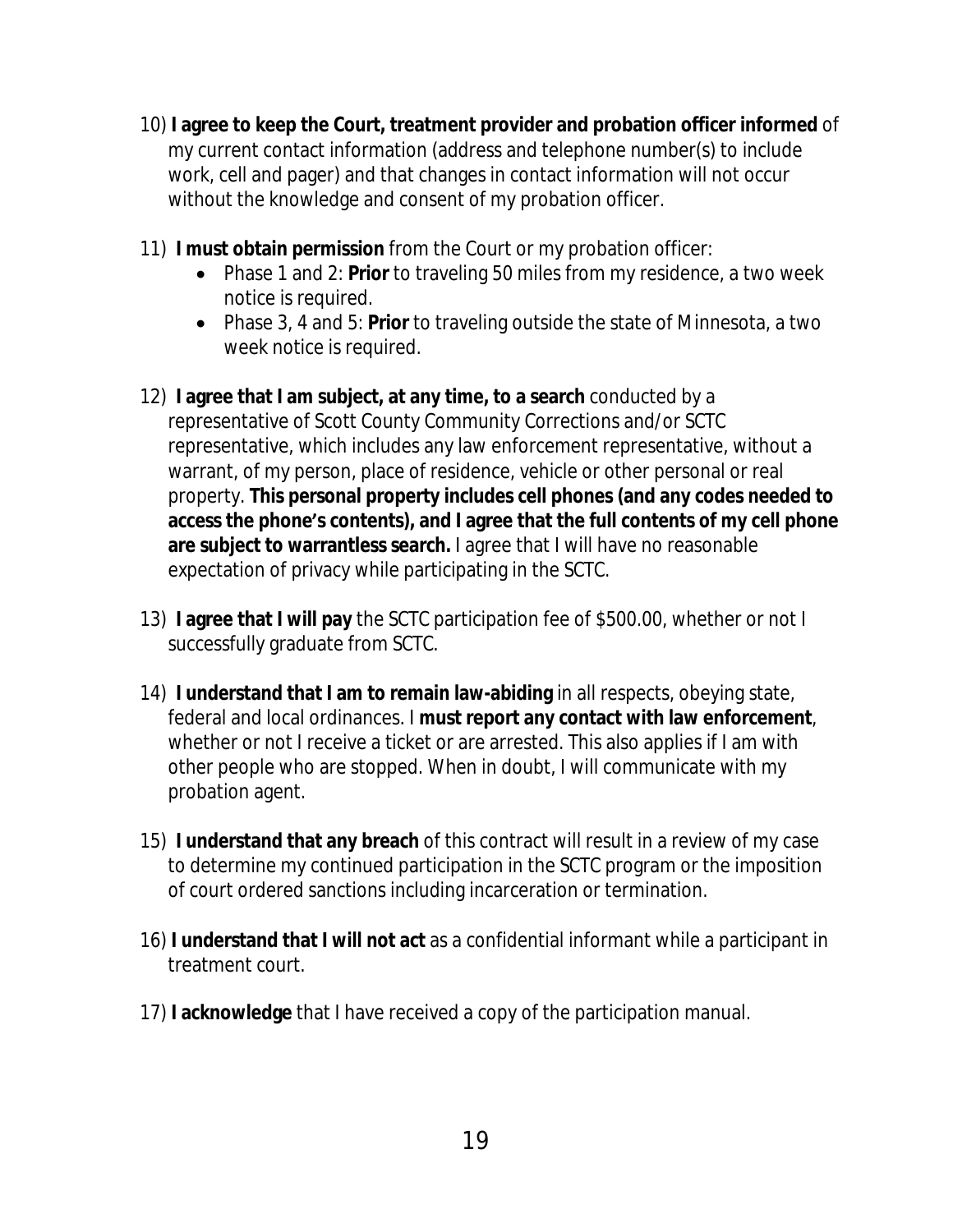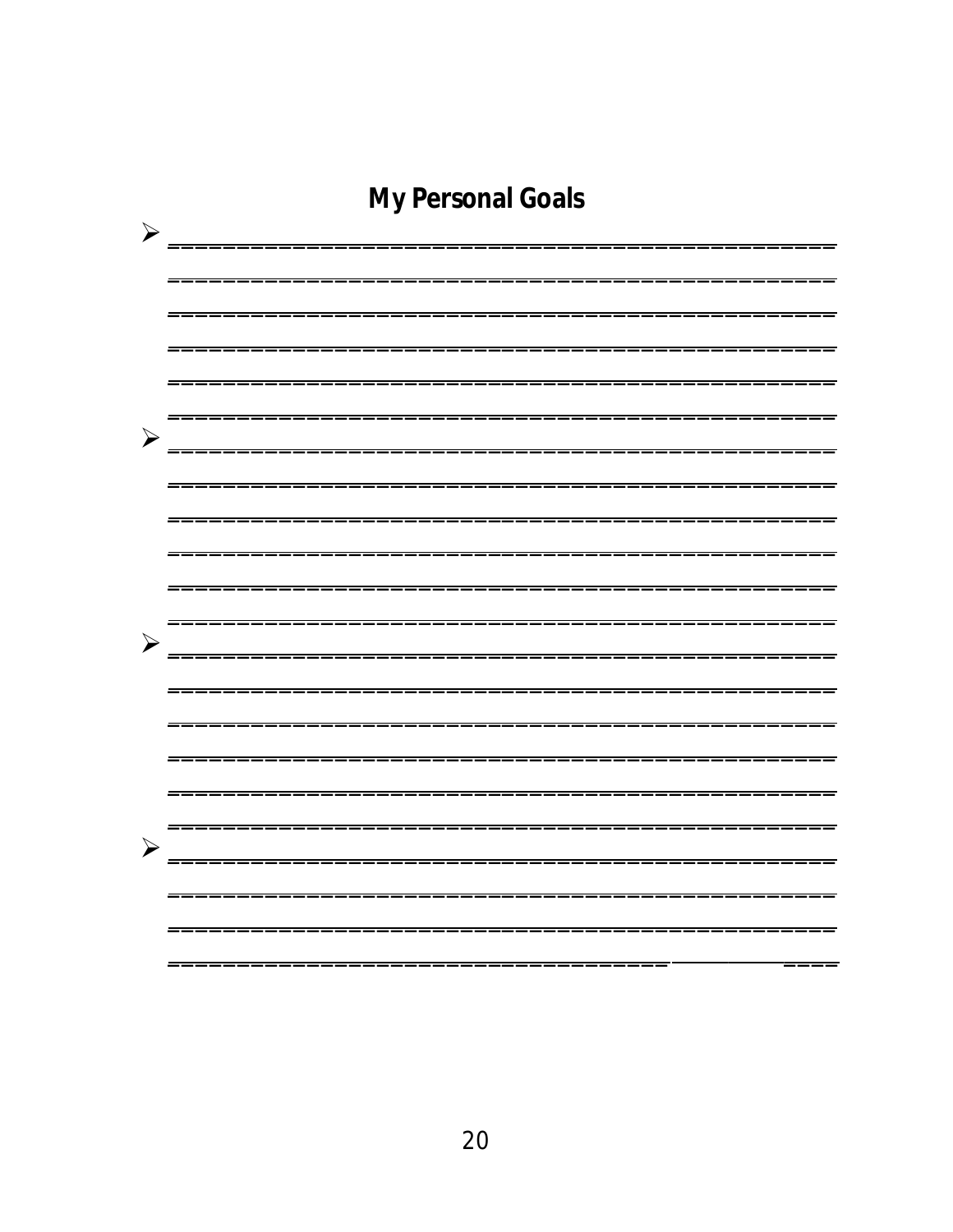## **Medications**

#### **You must report all medication (prescription and over the counter) use to your probation officer, PRIOR to taking the medication. You need approval for everything you take. IF you are unable to reach your probation officer, you need to ask for a NON-NARCOTIC medication.**

#### **Approved over the county (OTC) medications:**

The following medications are approved to take **without** prior approval. **DO NOT TAKE MORE THAN THE DOSAGE INDIATES ON THE LABEL!**

**PAIN:** (None of the following can be the PM formula) Advil **Ibuprofen** Asprin Tylenol Aleve

#### **STOMACH ANTACIDS VITAMINS**

#### **FLU SYMPTOMS COLD/COUGH**

Mylanta Zantac \*\*NO SPORTS ADDITIVES/SUPPLEMENTS Mil of Magnesia Pepcid or Prilosec Multivitamins Pepto Bismol **Tums/Rolaids** Prenatal Vitamins

Thera Flu Delsym (non-alcoholic/pediatric) Alka-Seltzer Mucinex (cannot be D or DM)

#### **ALLERGIES** (None can be D or DM formula) **JOINT PAIN**

Zyrtec

Claritin Claritin Claritin Claritin Tylenol Arthritis Allegra Ben Gay muscle rub/patches Benadryl **Icy Hot muscle rub/patches** 

### **\*\*\*\*\*DO NOT TAKE\*\*\*\*\***

Sleep Aids/Hypnotics such as Ambien/Lunesta Narcotic pain relievers or muscle relaxers (without review with your probation officer) Benzodiazepines such as Ativan, Valium (Diazepam), Clonazepam, Lorazepam Over the counter caffeine preparations, diet pills, or energy drinks Cough syrups containing codeine and/or alcohol Do not consume poppy seeds

#### **Remember: do not take any prescriptions, power-drinks/food or herbal remedies without permission from the SCTC team.**

**Should you continue taking addictive MEDICATION; a hearing will be scheduled to allow you to present evidence of the need of these medications. If you chose to continue to use without authorization from the Treatment Court Team, positive drug screens will be sanctioned and termination could result.**